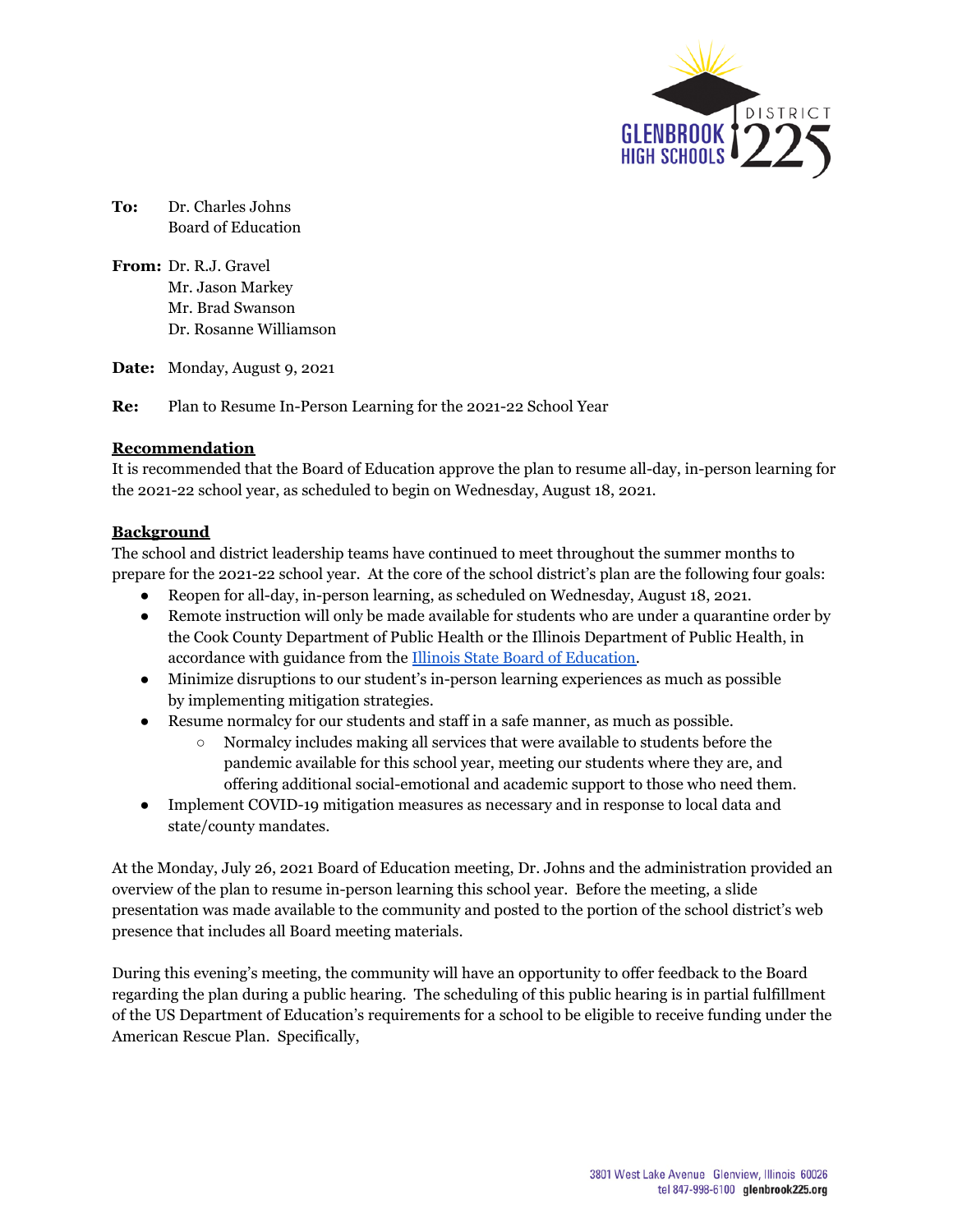"An LEA that receives ARP ESSER funds must, within 30 days of receiving the funds, make publicly available on its website a plan for the safe return to in-person instruction and continuity of services. Before making the plan publicly available, the LEA must seek public comment on the plan" (US DOE, [2021,](https://oese.ed.gov/files/2021/03/FINAL_ARP-ESSER-FACT-SHEET.pdf) p. 3).

After the public hearing, the administration will provide an update regarding the proposed plan to resume in-person learning this school year. The Board of Education will then have an opportunity to discuss the plan and take action to approve it in its current form or make additional revisions.

The following represents a summary of the plan to resume in-person learning for the 2021-22 school year.

## **All-Day, In-Person Learning**

Schools will resume their pre-COVID-19, block schedules that were in place at the beginning of the 2019-20 school year. Student schedules will alternate between Blue/Green and Gold days, with the first day of school being a Blue/Green day.

The school buildings will open for students at 7:00 AM. All students are expected to be in attendance throughout the entire school day (8:00 AM - 3:15 PM) unless approved for a late arrival/early release schedule by the student's Dean. Below is the regular bell schedule for Glenbrook North and Glenbrook South:

| <b>Early Bird</b><br>7:05 - 7:50 AM<br>45 minutes, meets daily |                                                      |                                                    |
|----------------------------------------------------------------|------------------------------------------------------|----------------------------------------------------|
| <b>Block 1</b><br>8:00 - 9:33 AM<br>93 minutes                 |                                                      |                                                    |
| <b>Passing Period</b><br>9 minutes                             |                                                      |                                                    |
| Block 2<br>9:42 - 11:12 AM<br>90 minutes                       |                                                      |                                                    |
| <b>Passing Period</b><br>9 minutes                             |                                                      |                                                    |
| Lunch A<br>11:21 AM - 12:06 PM<br>45 minutes                   | <b>Block 3A</b><br>11:21 AM - 12:06 PM<br>45 minutes | Lunch $3A/3B$<br>11:21 AM - 12:51 PM<br>90 minutes |
| Block $3B/3C$<br>12:06 - 1:36 PM<br>90 minutes                 | Lunch B<br>12:06 - 12:51 PM<br>45 minutes            |                                                    |
|                                                                | Block 3C<br>12:51 - 1:36 PM<br>45 minutes            | Lunch C<br>12:51 - 1:36 PM<br>45 minutes           |
| <b>Passing Period</b><br>9 minutes                             |                                                      |                                                    |
| Block 4<br>$1:45 - 3:15$ PM<br>90 minutes                      |                                                      |                                                    |

**Table 1** *Regular Bell Schedule for Glenbrook North and Glenbrook South*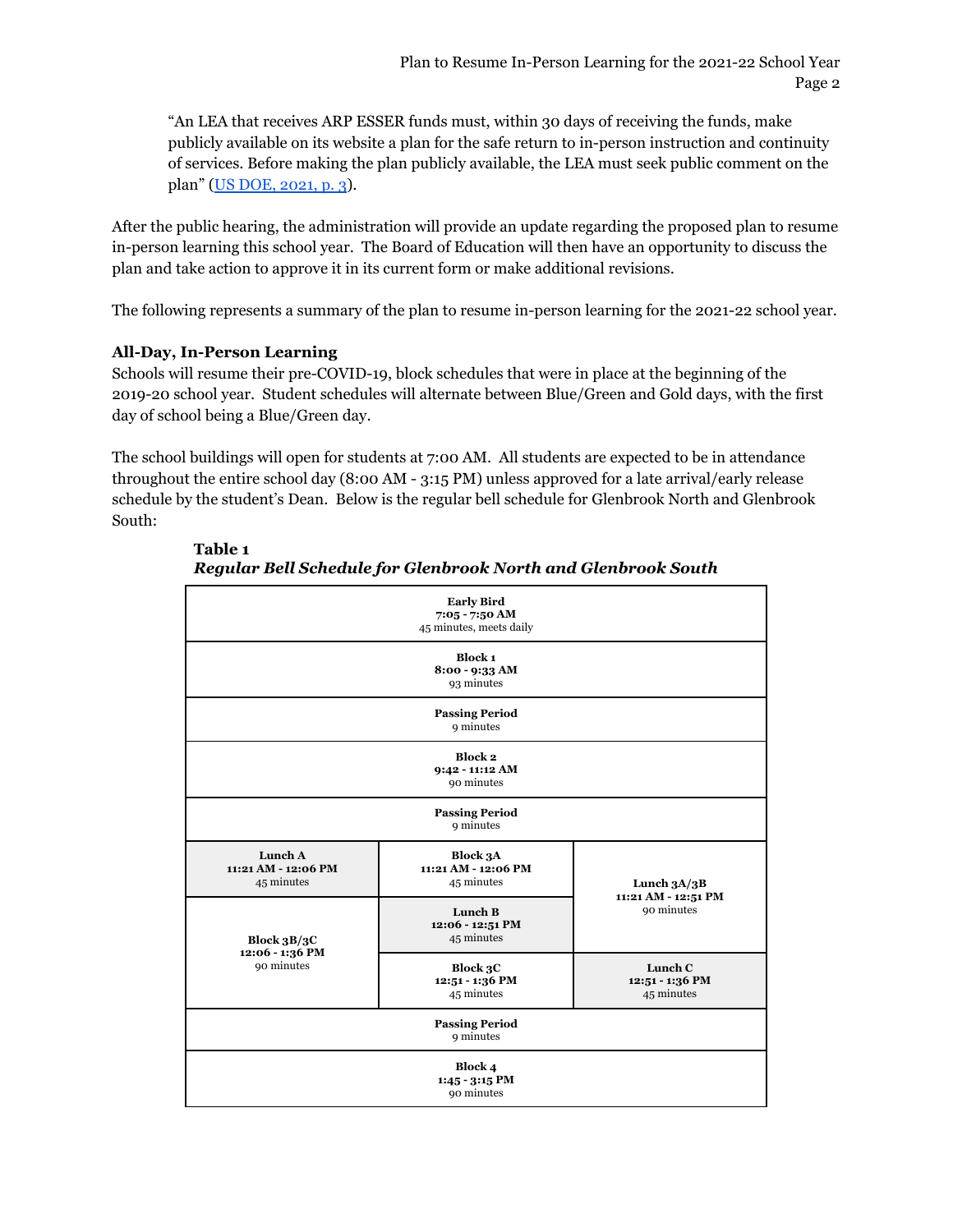On designated late arrival days, students will begin school at 10:00 AM. The first late arrival day for the school year will be on Friday, September 3, 2021. A complete list of late arrival days is available on each school's website, using the Calendar feature.

The school district will follow the 2021-22 school year [calendar](https://www.glenbrook225.org/getattachment/Calendar/2021-2022-School-Calendar.pdf?lang=en-US) approved by the Board of Education on May 18, 2020. This calendar includes 178 student attendance days, with other calendar days designated as a school holiday, Glenbrook/institute day, and non-student attendance days.

If schools are closed due to inclement weather or another emergency, the district will implement the [e-learning](https://glenbrook.schoolboard.net/sites/il.glenbrook.schoolboard.net/files/07.00%20D225%20E-learning%20Plan.pdf#search=%22e-learning%20plan%22) plan approved by the Board of Education on November 9, 2020. (Reminder: e-learning plans provide the ability for schools to continue to deliver instruction to students when they would otherwise be closed. The most common example is a snow day.) The plan allows students to participate in learning activities for a minimum of five clock hours to fulfill a full day of student attendance. Should the e-learning plan be activated, the school will communicate to all parents and students regarding the expectations for the school day.

## **Daily Student Check-In**

Students will continue to present their digital or physical student ID upon arrival at the school building. Scanning student IDs will enable the safety and security team to identify students that may not be eligible to attend on a given day, due to a quarantine order. All students, including freshmen and transfer [student](https://docs.google.com/presentation/d/1ZhQdlFpdMCjOx1YwAhh8RlZrm5uV7wbP-ODKBjW0iBQ/edit?usp=sharing)s, have the ability to download a current digital student ID to their smartphone or may request a physical ID from the bookstore.

## **Staff Absences**

Should a staff member become ill, they will utilize sick days following Board Policy and any respective collective bargaining agreements. Work-from-home accommodations will not be authorized for staff. Teachers and other instructional staff who cannot come to school will have a substitute teacher assigned to teach the class per the school district's standard operating procedures.

## **Plan for Students on a Public Health Department-Ordered Quarantine**

If the Cook County Department of Public Health or the Illinois Department of Public Health issues a quarantine order for a student, the student will not be permitted to attend in-person learning or participate in extracurricular activities until the order expires. If a quarantine order will encompass more than (5) student attendance days, the Assistant Principal for Student Services or designee will work with the student's family to schedule homebound instructional services.

The goal of homebound instruction is to provide the students educational experiences that are afforded to their peers. These sessions are designed to enable the student to return to the classroom without having fallen behind. Thus, the substance or content of the instruction is to enable the student to remain on pace with other students in his or her class [\(ISBE,](https://www.isbe.net/Documents/Home-Hospital_QA.pdf) 2019, p. 1).

All services will be provided by a licensed teacher and facilitated virtually. Depending on availability, the student may be able to participate in sessions during the school day. Otherwise, sessions will be held in the evening.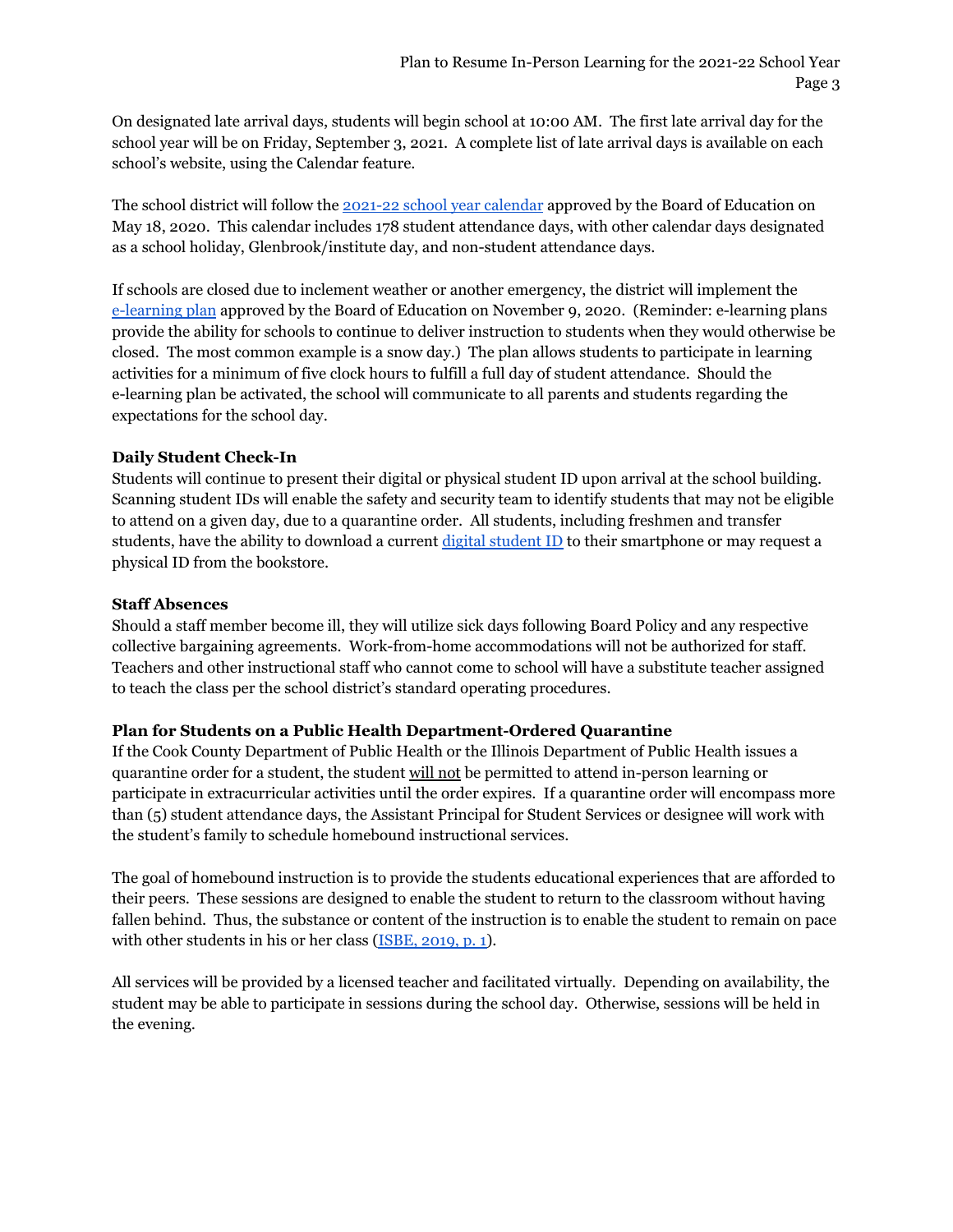## **Contact Tracing**

We are required to work with the Cook County Department of Public Health to contact trace virus-related cases involving staff and students. The role of the school district is to identify individuals that qualify as close contacts, based on current criteria defined by the Cook County Department of Public Health.

The decision for how close contacts will be directed is not made by the school district. All decisions will be made by the Cook County Department of Public Health but may be communicated to the student and family by the school. To provide adequate personnel to support contact tracing activities, the school district has contracted with a nursing service agency. The agency will be responsible for providing (2) full-time registered nurses that will provide contact tracing and COVID-19 testing services for symptomatic patients.

In accordance with the latest guidance from the Illinois State Board of Education, the Illinois Department of Public Health, and the Cook County Department of Public Health, the school district has created a close contact flowchart. Please note that this flowchart is subject to change based on new guidance from the prior stated agencies.



The school district will begin to offer the opportunity for students to submit evidence of COVID-19 vaccination to the school nurse's office prior to the first day of school. Evidence will be collected electronically through PowerSchool or can be dropped off at the school nurse's office. Vaccination status will be treated in the same manner as all other student health information. Only aggregate information regarding vaccination rates will ever be shared.

## **Students with SRTs**

Students with a scheduled SRT will be required to check in for attendance at the designated location for each school. Students will then be able to utilize common areas, cafeterias, libraries, and other designated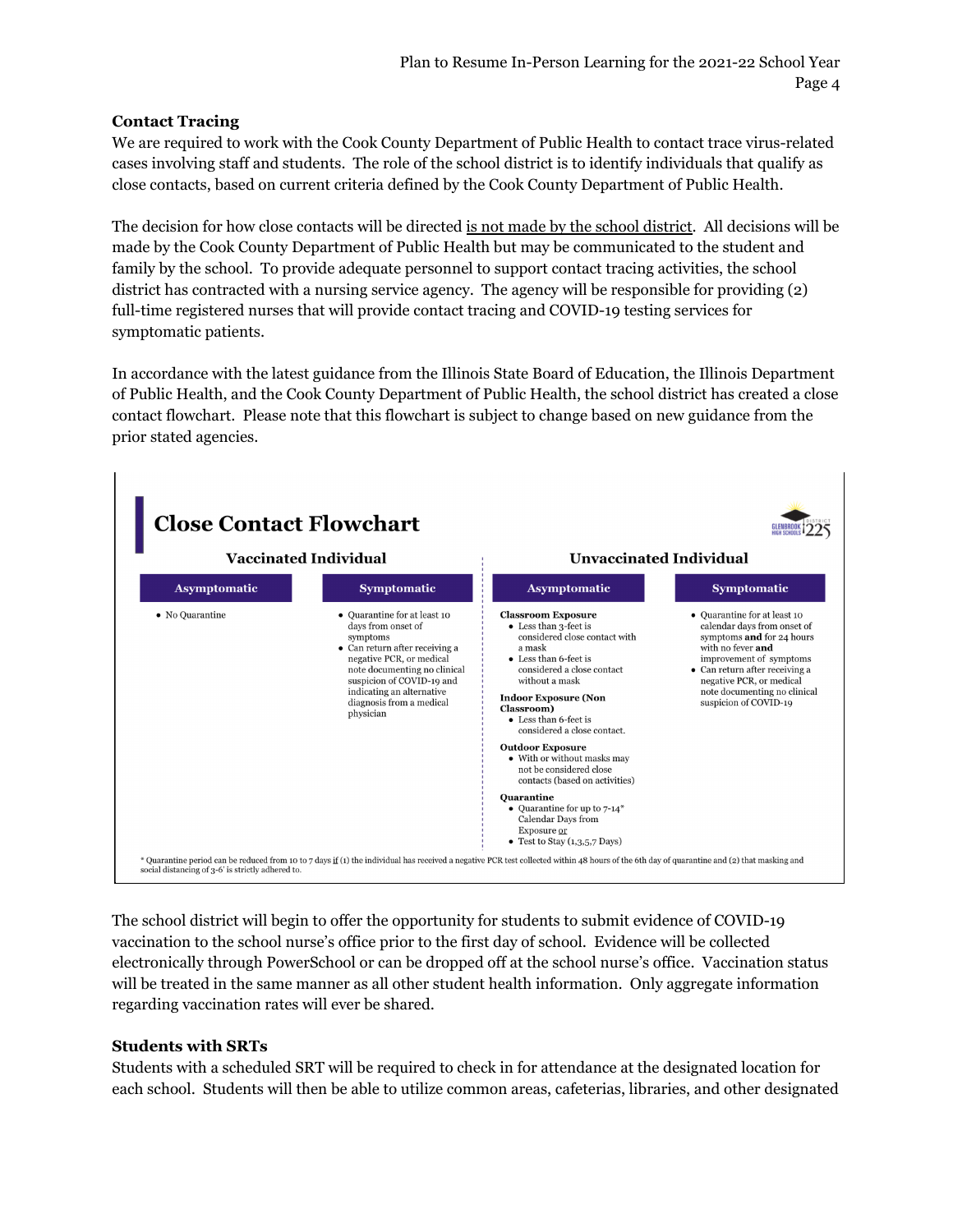locations to meet with other students or work independently. When the weather is appropriate, students will also be able to access outside gathering areas where they are able to remove their face masks. Students are asked to continue to implement 3' social distancing at all times.

### **Breakfast, Lunch, and Food Service**

Providing time and space for school breakfast and lunch is an educational necessity to allow for all day, in-person learning. Quest Food Management Services will resume breakfast and lunch services at all schools. Students will continue to have access to a variety of nutritious meal options and snacks. Similar to other fast-casual restaurants and grocery stores, meals will be prepared and packaged for students by Quest staff. Students will have the ability to access pre-packaged, grab-and-go items from the serving lines and coolers. Additionally, vending machines will be made available to students, and a limited number of mid-day food service options will be made available.

Similar to our learning spaces, hand sanitizer, and disinfecting wipes will be made available throughout the cafeteria for students to use.

In general, cafeteria seating will return to pre-COVID capacity, and seating charts may be implemented. When the weather is appropriate, students will also be able to access outside gathering areas where they can remove their face masks. Students are asked to continue to implement 3' social distancing at all times. The school district is working with local vendors to rent open-side tents for outside courtyard areas during the fall months. Should tents be available for long-term rentals, additional seating would be available under the tents for all students.

Juniors and seniors are also eligible to participate in the school district's open lunch option, enabling them to leave campus during the lunch period. Parents are required to authorize students to participate in the open lunch program during the online student enrollment verification process. Therefore, students that are not approved by their parents will not be able to leave campus.

Additionally, should an event be scheduled where food will be served, organizers are responsible for implementing the most recent CDC [guidance](https://www.cdc.gov/coronavirus/2019-ncov/community/schools-childcare/k-12-guidance.html#anchor_1625661937509) for food service and school meals.

### **Athletics and Activities**

The school district will continue to offer all athletic and extracurricular activities. The athletics and student activities departments will follow guidance from the Illinois High School Association, the Illinois State Board of Education, the Illinois Department of Public Health, and the Cook County Department of Public Health.

As of the writing of this document, there are no capacity restrictions currently in place for indoor or outside activities, and thus events will be accessible to spectators as they have been in the past.

### **Student Travel**

For the first semester, students will not participate in any travel experiences that require an overnight stay. The only exception to this protocol is for a student that qualifies for IHSA-sponsored state competition. The administration will evaluate overnight student travel requests for the second semester on a case-by-case basis.

Students may still participate in instructional and extracurricular activity field trips. Each trip will be evaluated through the regular approval process. When traveling in bus transportation, students and staff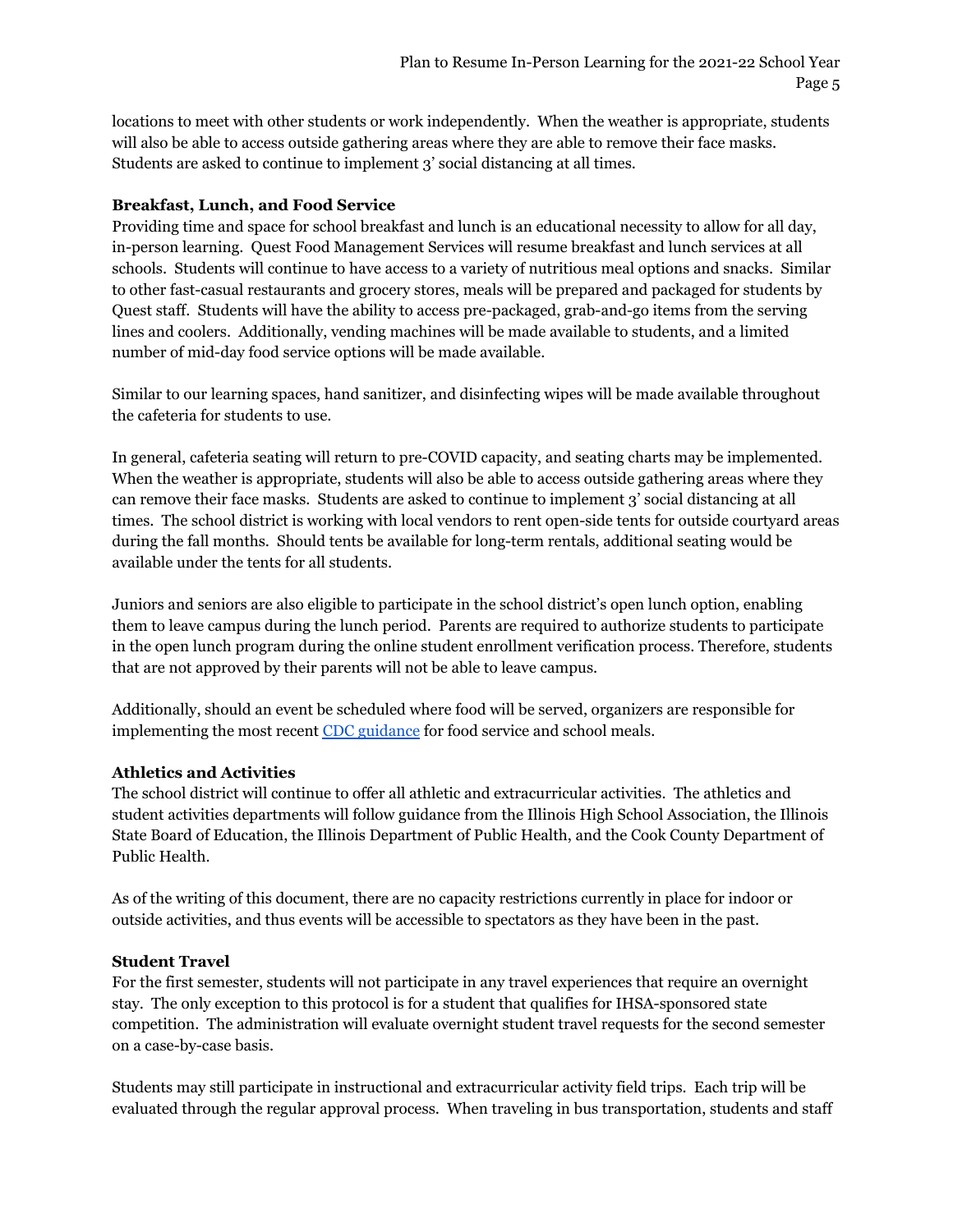must wear a face mask at all times. Additionally, please note that there are no current social distancing requirements for school buses (e.g., one student per row).

### **Face Masks**

On August 4, 2021, Governor Pritzker issued Executive Order 18 [\(COVID-19](https://coronavirus.illinois.gov/resources/executive-orders/display.executive-order-number-18.html) Executive Order No. 85) requiring face masks must be worn indoors by all teachers, staff, students, and visitors to pre-kindergarten through grade 12 schools, regardless of vaccination status. The only exceptions to this requirement are when an individual:

- Is eating lunch;
- Utilizing the swimming pool;
- Has a disability that precludes them from wearing a face mask; or
- Has been approved for an accommodation.

This mandate also applies to indoor recreational sports. However, outdoor activities, where transmission risks and rates are lower, will not require masking by athletes and coaches.

State Superintendent of Education Ayala stated that,

"The Centers for Disease Control and Prevention strengthened its guidance last week for universal indoor masking in schools, and Illinois will continue to follow the science, data, and public health experts to keep students in school and keep communities safe. We know that consistent and correct mask use is the simplest, most effective way to keep students safely in school, where they can learn and grow to their fullest potential" (ISBE, 2021).

The school district will continue to keep the community and Board of Education informed as to the current requirements related to face masks.

While face masks are required, it is the responsibility of all students and staff to ensure that our schools are safe places for all, by following the procedures that have been instituted and notifying a staff member of any issue that might need to be addressed (See Something, Say Something).

Should a student not wear their face covering, they will be reminded of the requirement and asked to put on a face covering. If a student refuses or repeatedly does not wear their face covering, they will be referred to the dean. Any student that refuses to wear a face covering, and is insubordinate to one or more school officials<sup>1</sup>, may be required to transition to a full-time, e-learning mode of instruction for a period of time as deemed appropriate.

Should a staff member not wear their face covering, they will be reminded of the requirement and asked to put on a face covering. If a staff member refuses, they will be referred to the Human Resources department for potential disciplinary action.

Should a visitor not wear their face covering, they will be reminded of the requirement and asked to put on a face covering. If a visitor refuses, they will be asked to leave the school building.

<sup>&</sup>lt;sup>1</sup> Board Policy 8400 - Student Behavior, Misconduct, Rights and Responsibilities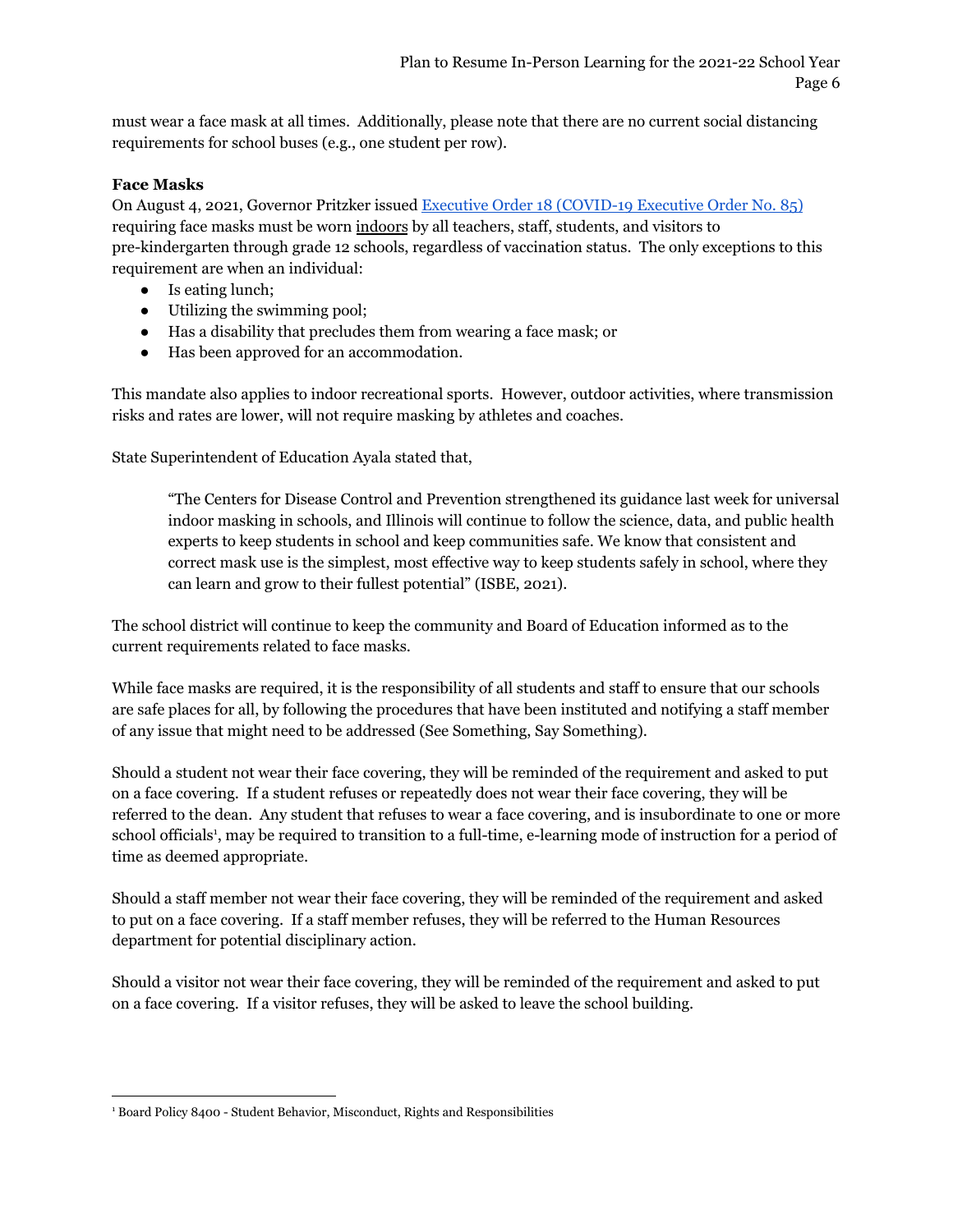## **COVID-19 Testing Program**

As stated previously, one of the school district's goals for the 2021-22 school year is to minimize disruptions to our student's in-person learning experiences as much as possible. To this end, students and staff will likely be identified as close contacts to an individual that tested positive for COVID-19. Recognizing the importance of in-person learning, current guidance from the Illinois Department of Public Health offers multiple pathways for students to remain in school, even if they are identified as close contact.

The different pathways are based on the following factors:

- The vaccination status of the close contact;
- Whether the close contact and the positive individual were wearing face masks at all times when they were in contact;
- Whether the close contact and the positive individual were socially distant (minimum of  $3'$ ) at all times when they were in contact; and
- If the school has implemented a COVID-19 surveillance testing program.

Recognizing the benefits of a COVID-19 surveillance testing program to keep more students in school, regardless of vaccination status, the school district has partnered with the University of Illinois to offer the SHIELD Illinois PCR covidSHIELD saliva test to our students and staff. The SHIELD test is very similar to the saliva RT-PCR test used by the school district this past year. A copy of the SHIELD Illinois overview document has been provided as a supplement to this memo.

Through a partnership with the Illinois State Board of Education and the Illinois Department of Public Health, the SHIELD test is being provided to all schools at no charge. Additionally, as long as the school district meets minimum test counts (100 per day), SHIELD will provide all of the staffing necessary to administer the test, reducing the burden to the school district.

The testing process works as follows:

- All students and staff (patients) are eligible to participate in testing 1-2 times per week (student athletes are eligible to participate two times per week);
	- Parents and staff have the right to opt-out of the testing program through a separate, paper opt-out form;
- On testing day, the patient visits the testing room and presents their student/staff ID;
- The patient deposits a small amount of saliva in a vial, then screws on the vial's cap;
- The patient places the vial in a rack and leaves the collection site;
- Samples are taken to the nearest available lab for testing;
- Results are delivered to the school district within 24 hours of samples reaching lab; and
- The school district notifies the patient of any positive results.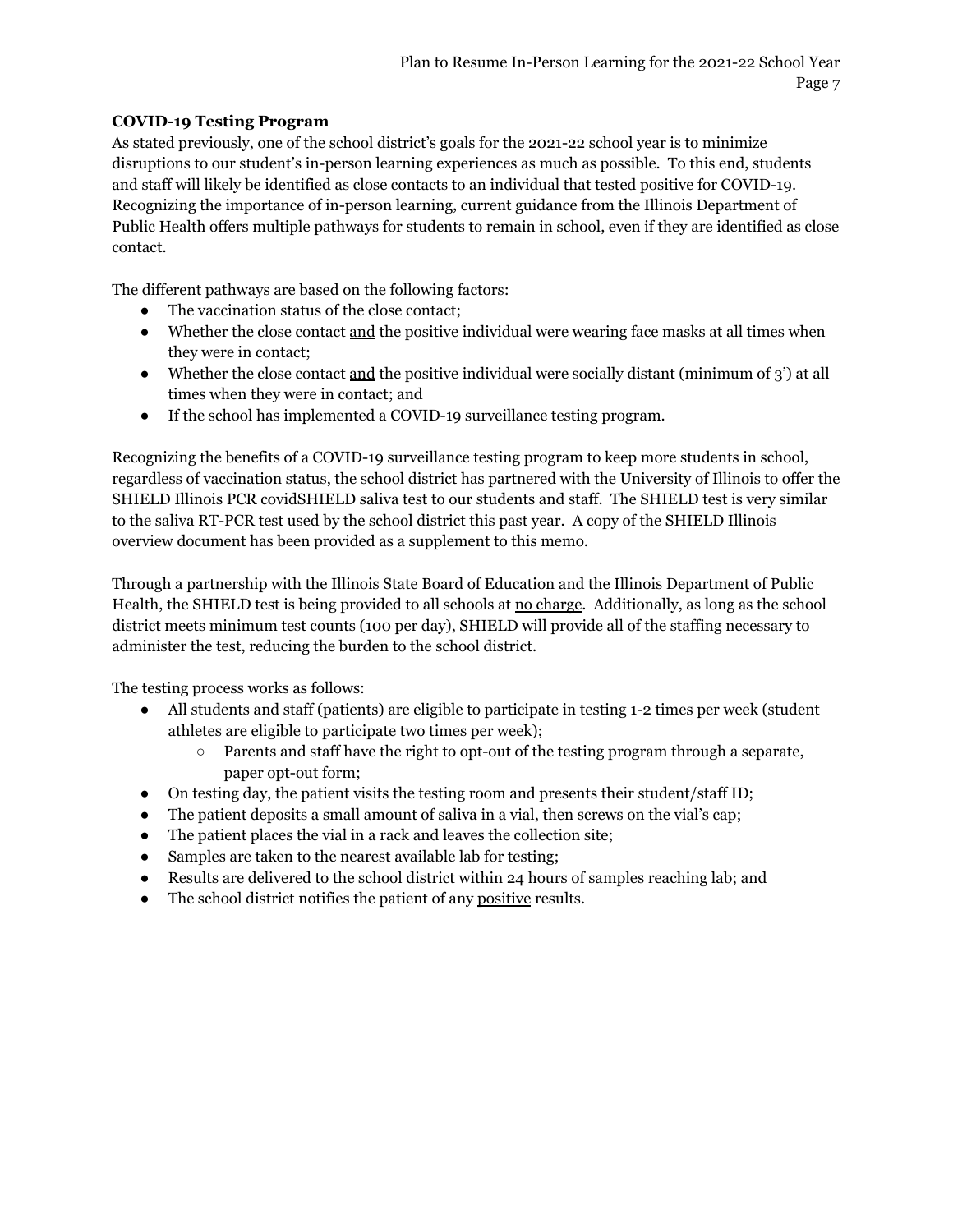#### Below is an illustration of the site collection format:



A large number of school districts in our area will be implementing the SHIELD test in various formats.

Due to the rapid increase of positive cases and transmissions in the community, it is critical for the district to have a clear understanding of the presence of the virus in our schools. **As a result, all students and staff will be required to take a COVID-19 test between August 18-20, 2021, regardless of vaccination status.** The test is a saliva-based assessment, similar to the one used for students last year, but must be administered in person rather than a sample drop-off. Testing will take place onsite at Glenbrook North in the Little Theatre and Glenbrook South in the Lyceum between 7:30 a.m. and 3:30 p.m between August 18-20, 2021.

Starting the week of August 23, only students participating in athletics and other higher-risk extra-curricular activities as determined by the principal are required to take a COVID-19 test once a week, regardless of vaccination status. Additionally, all other students and staff may opt into weekly testing.

#### **Glenbrook North in the Little Theatre**

Tuesdays - 7:30 a.m. - 11:30 a.m. Fridays - 10 a.m. - 2 p.m.

### **Glenbrook South in the Lyceum**

Mondays - 7:30 a.m. - 11:30 a.m. Thursdays - 10 a.m. - 2 p.m.

Testing will be made available to all students who are not involved in these activities on an optional basis. The testing program is funded by the state and is a mitigation step to reduce the spread of the virus. It is important to understand that guidance from the CDC, IDPH, and ISBE continues to evolve as public health conditions fluctuate. More information regarding testing for student athletes and those participating in higher-risk activities will be forthcoming.